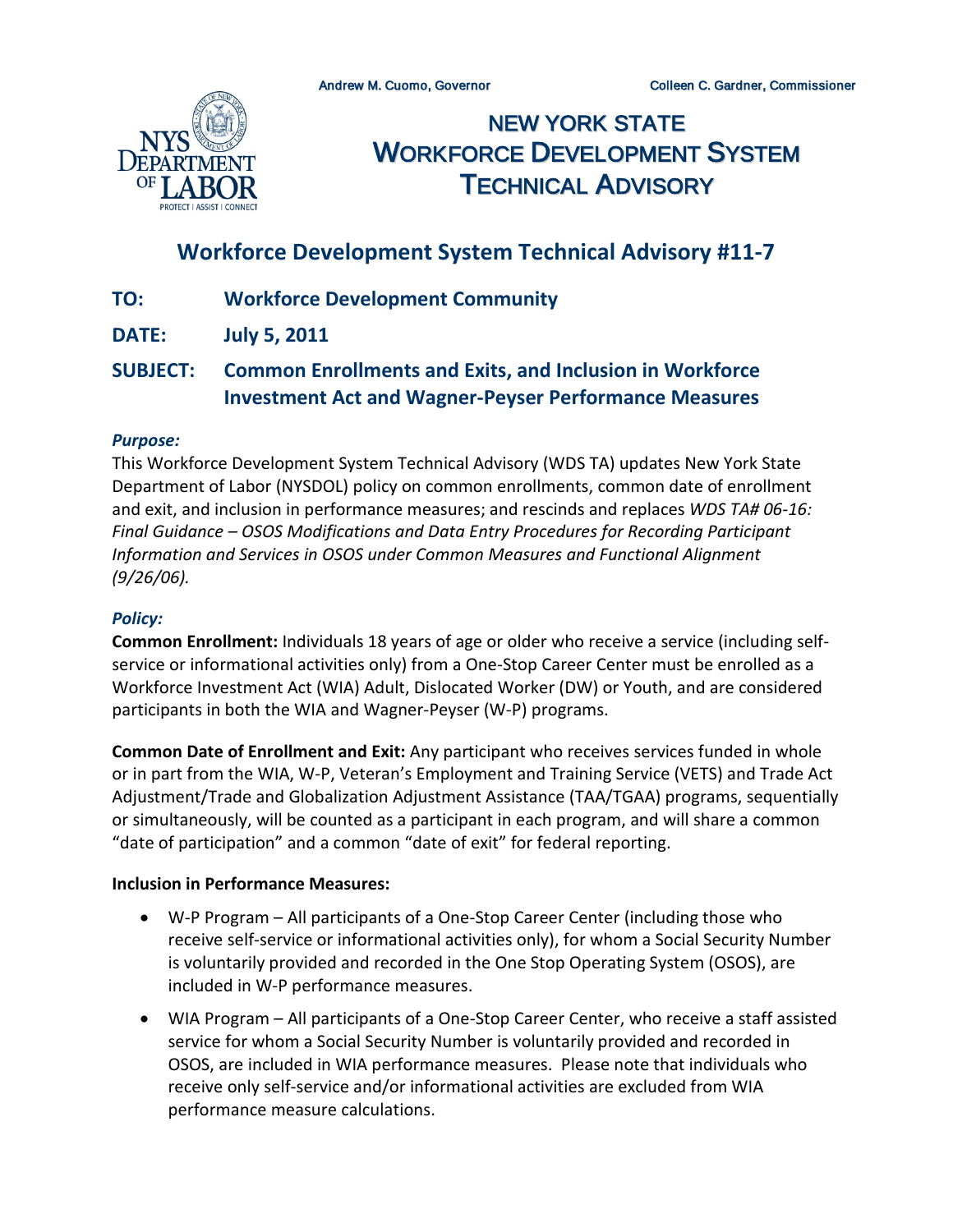#### *Exceptions:*

- Transitioning Service Members who participate in a Transition Assistance Program (TAP) Workshop at a federal military installation will be co-enrolled in the W-P and VETS programs only. They will be co-enrolled in the WIA program only if they receive additional service(s) at a One-Stop Career Center.
- Individuals under 18 years of age (youth) who receive only self-service or informational activities:
	- o Will be counted as a W-P participant.
	- o Will not be counted as a WIA Youth participant. Participation in the WIA Youth program requires that the youth be determined eligible and receive a service funded (in whole or in part) by the program. Self-service/information only activities do not provide a level of service sufficient to meet these requirements.
- Individuals who decline to provide their Social Security Number will be excluded from performance measure calculations because a Social Security Number is required to match customer records with wage and other administrative data in order to obtain performance measure outcomes.
- Individuals who are manually exited due to an exclusion are removed from performance measure calculations.

## *Additional Information and Procedures:*

#### **A. Common Enrollment**

All individuals served in a One-Stop Career Center will be counted as WIA participants, provided they meet appropriate eligibility requirements, regardless of whether there is a WIA-funded staff presence at the office. All WIA participants will also be counted as W-P participants, regardless of having a W-P-funded staff presence at the One-Stop Career Center. All NYSDOL offices operated by the Division of Employment and Workforce Solutions (DEWS) are considered One-Stop Career Centers in their respective LWIA.

## **B. Common Date of Enrollment and Date of Exit Across the WIA, W-P, VETS and TAA/TGAA programs.**

Date of Participation – If a participant receives services from multiple programs, then the common date of participation for reporting on each program is the earliest date of service across all programs.

Date of Exit – If a participant receives services from multiple programs, the common date of exit for reporting on each program is the end date of the most recent service across all programs. Participation in any one program extends across all programs that share a common enrollment.

There are only two types of exits:

- 1. Automatic 90-day exits; and
- 2. Manual exits.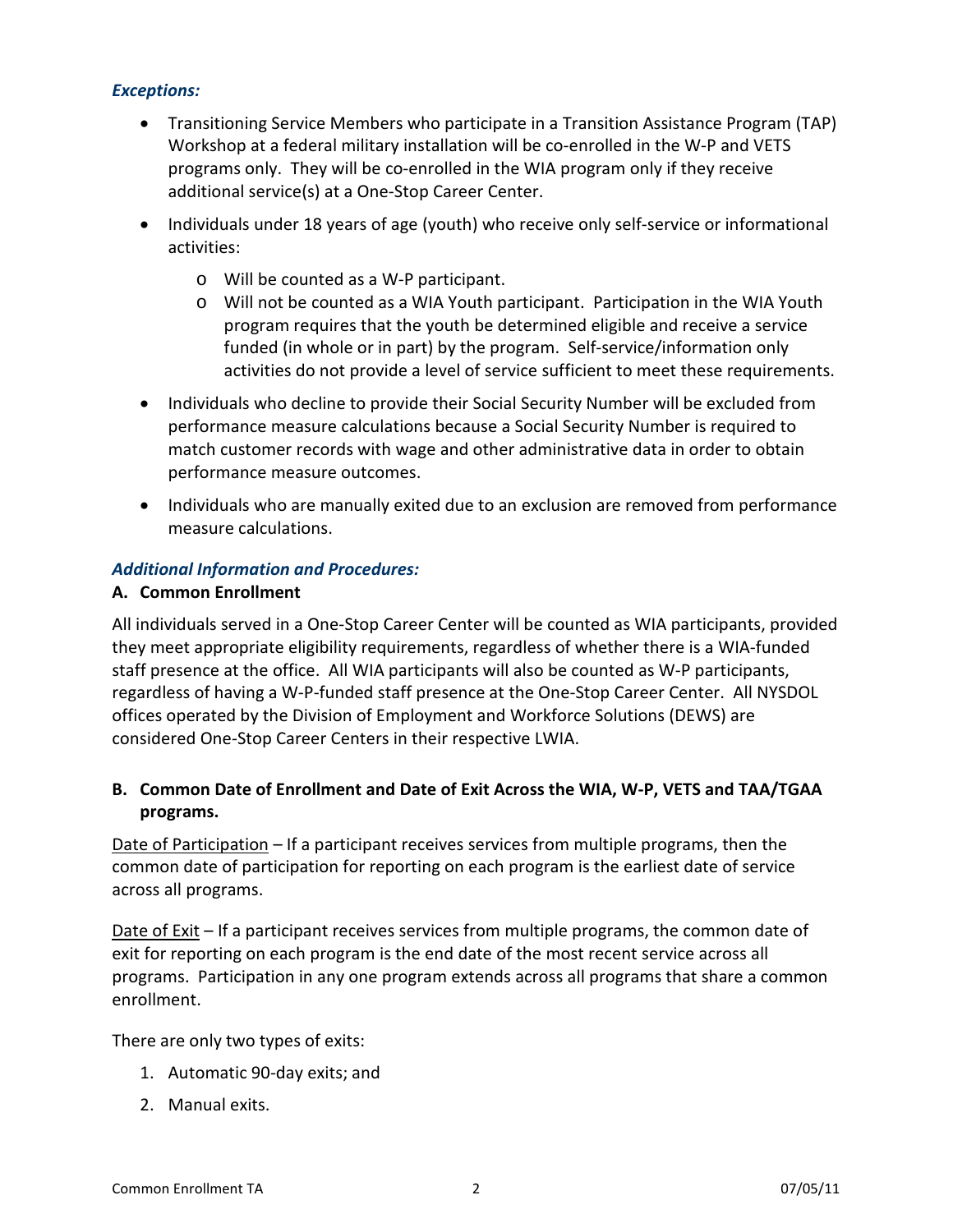Automatic 90-day Exit – WIA requires that most participants be exited 90 days after the conclusion of their last service. This allows staff to provide additional services within the 90 day period, if it is determined such services are necessary, without creating a new enrollment for the participant. It also allows for participants who have been unresponsive to services to be exited after 90 days.

This process has been automated in OSOS through the Automatic 90-day Exit and is the standard method of exit to be used. It occurs automatically in the participant's OSOS record when a participant has received no service for 90 days. The common exit date is set equal to the end date of the last service received by the participant. The automatic exit applies to all programs, including the WIA Youth program.

Please note that not all services count for the purposes of calculating the exit date. Common examples of such services include, but are not limited to, Follow Up and State Specific services. Questions regarding whether or not a specific service will extend a participant's enrollment should be directed to the OSOS Help Desk at [Help.OSOS@labor.ny.gov.](mailto:Help.OSOS@labor.ny.gov)

Manual Exits – WIA requires participants who are subject to an exclusion to be exited immediately. Exclusions, as defined by the United States Department of Labor Employment and Training Administration (USDOL/ETA) in TEGL No. 17-05, include: death; institutionalization (incarceration); health/medical; family care; relocated to mandated residential program; or reservist called to active duty.

This process is done through a Manual Exit from OSOS. Staff are to record a manual exit ONLY when a participant is subject to an exclusion.

Note that recording a manual exit for an exclusion will remove the individual from performance measure calculations for all programs. If a manual exit is not recorded, the individual will be exited under the Automatic 90-day Exit rule and will be included in all appropriate performance measures.

## **C. Inclusion in Performance Measures Calculations**

Two items are considered to determine if an individual will be counted in performance measures:

- 1. Social Security Number
- 2. Level of service received (Self-Service or Staff Assisted)

Social Security Number – Individuals are not required to provide their Social Security Numbers, proof of Alien Registration and/or authorization to work in the United States to be eligible for receipt of services funded through WIA, W-P, VETS, TAA/TGAA.

However, Social Security Number is an important data element because it is needed to determine employment related outcomes using administrative wage record data. Therefore, staff should seek to obtain an individual's Social Security Number, and in doing so should communicate the following to the customer:

• You are not required to provide us with your Social Security Number.